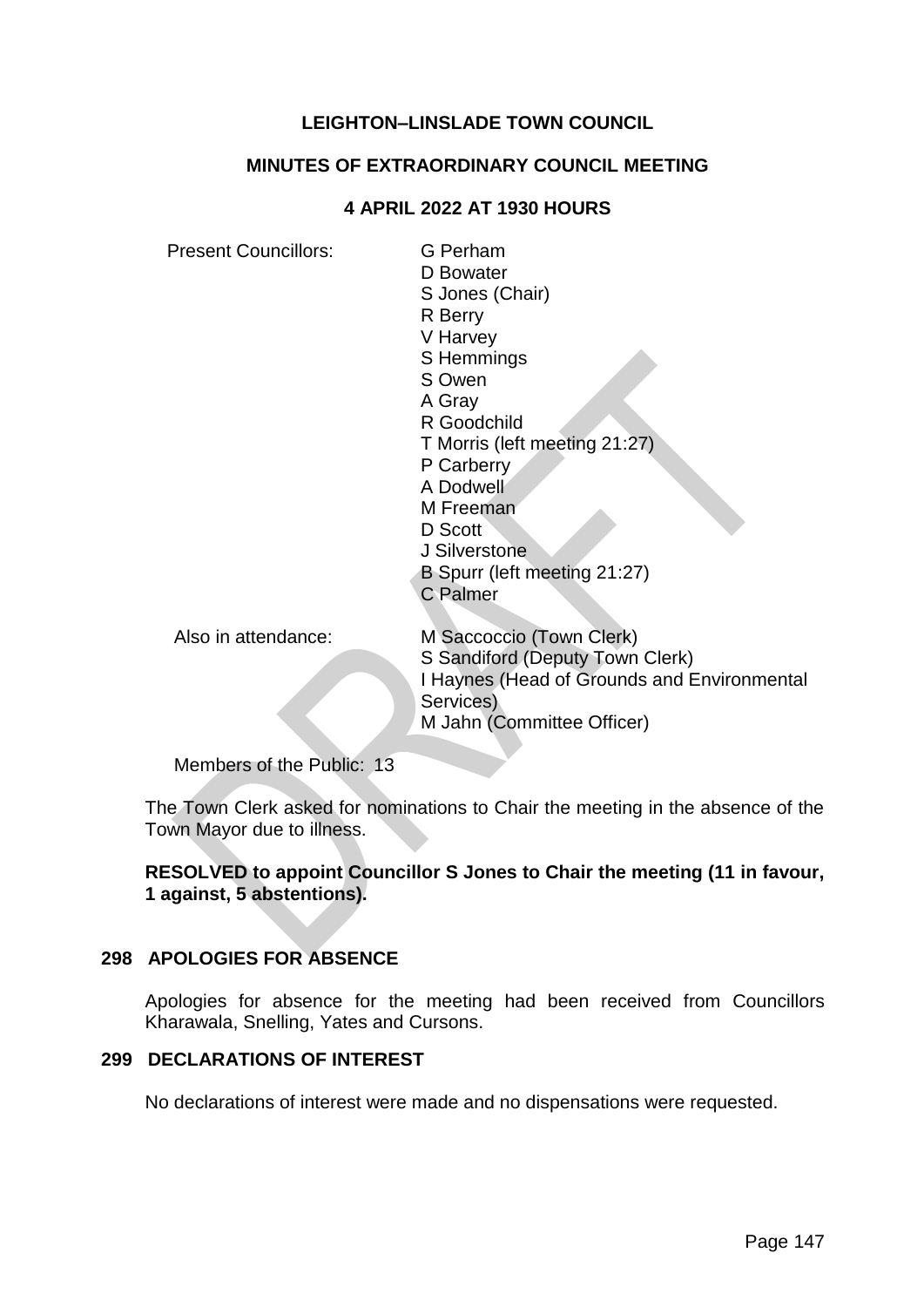# **300 QUESTIONS FROM THE PUBLIC**

The Police Crime Commissioner spoke regarding his continued commitment to deliver on his campaign paper regarding the provision of a police contact hub . Work was underway to locate a suitable premises in the town to provide a community led police contact hub but property viewed to date was not appropriate for this use. Councillors could help with suggestions of a suitable property and these would be followed up. The safety of the community was the main objective and the PCC felt that positive support and engagement from the Town Councillors with Bedfordshire Police's Estates Department would help achieve this. A request was made to the Council to help recruit Special Constables from their wards. If any Councillors had any questions they could write directly to the PCC with their concerns.

Inspector Twyford of Bedfordshire Police informed the meeting that the number of officers in Leighton Linslade had increased to one Sergeant and nine PC's plus 3 Community Support Officers. In addition, the Rural Crime Section had one Sergeant and 6 PCs who, although based in Dunstable, also served the Leighton Linslade area and Response Vehicles also covered the area on a Friday, Saturday and Sunday until midnight and on the other days until 10 pm. Recruitment over the next 12 months would increase with 300 police constables being employed. There had been no spikes in crime figures over the last few months so no specific area of crime had increased.

A member of the public spoke regarding a Health Hub for Leighton Linslade. The increase in population meant patient numbers at the surgeries had grown and Leighton Linslade seemed to be at the bottom on the list for healthcare provision. The question was asked as to how this was being addressed by the Town Council and Central Bedfordshire Council.

A comment was raised by a Town Councillor to ask why this Extraordinary Meeting had been called. The content of the agenda could have been discussed at the already scheduled relevant committee meetings. The Town Clerk was asked to advise how much additional work had been caused, whether there had been an impact on planned workstreams and to confirm the cost of the extraordinary meeting.

# **301 POLICING IN LEIGHTON BUZZARD**

Councillor Owen introduced a motion which was seconded by Councillor Goodchild in respect of policing in Leighton Buzzard: that the Council calls on the Police and Crime Commissioner to meet the promise in his 2021 Conservative election leaflet to bring back community-based policing for our town by creating Police contact Hubs in areas where Police Stations have closed.

Discussion took place with several members of the Council expressing their views. Overall, it was felt that all Councillors wanted the same thing: adequate policing and a visible presence in the town.

With the Police Crime Commissioner having publicly confirmed his commitment to delivering his pre-election promise of a policing contact hub in the town and having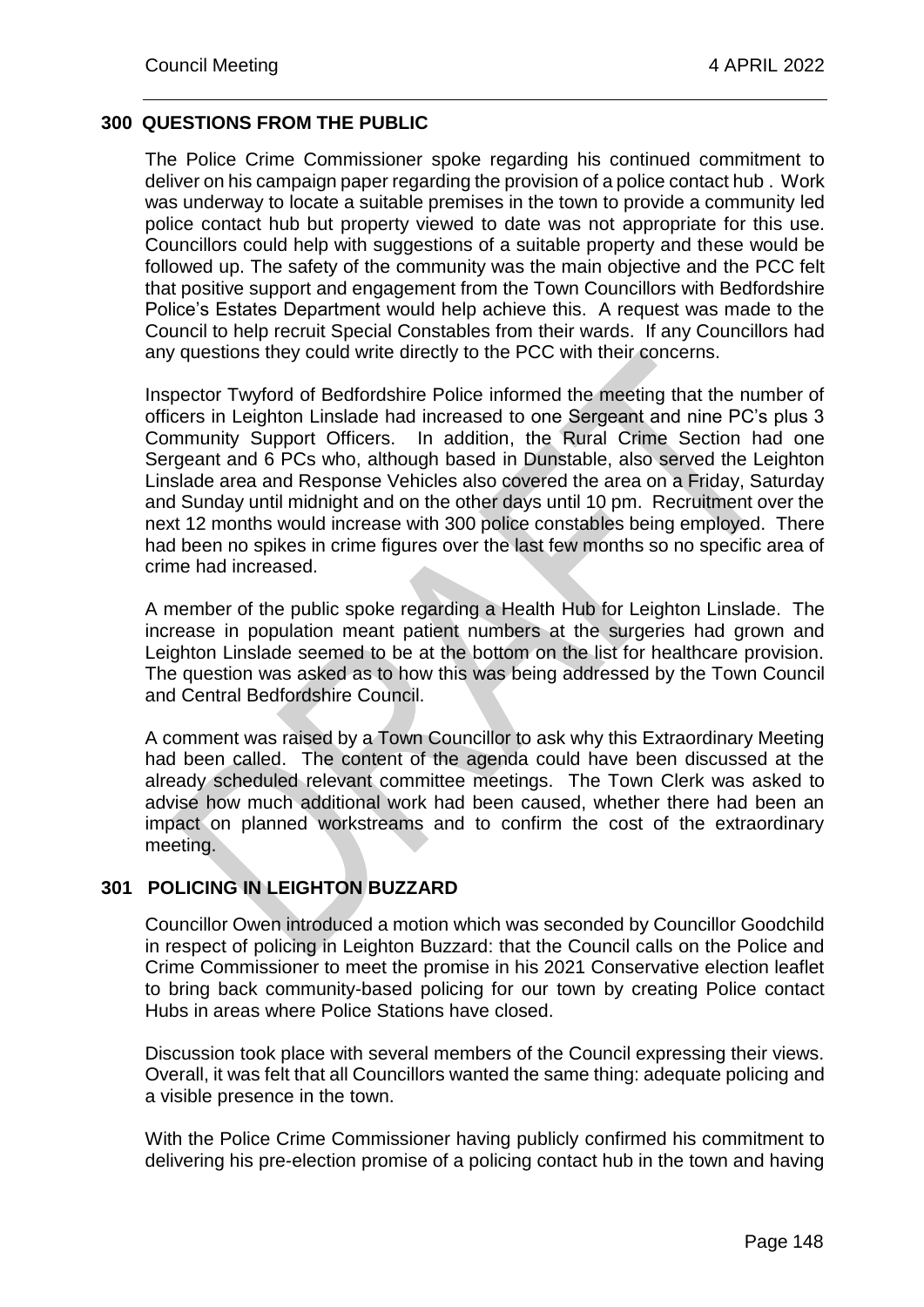confirmed he would put this in writing to the Council, Councillor Owen agreed to withdraw his motion.

# **302 LEIGHTON LINSLADE HEALTH HUB**

Councillor Owen introduced a lengthy and detailed motion, seconded by Councillor Goodchild, regarding the lack of progress with provision of a Leighton Linslade Health Hub. This was at least partly due to its low prioritisation  $(5<sup>th</sup>$  out of five potential hubs) by Central Bedfordshire Council and BLMK Clinical Commissioning Group and frustration was expressed at the lack of challenge to the hub project prioritisation and rationale.

A number of Members spoke, with everyone in agreement that adequate health provision was a matter of the greatest importance. However, it was felt that this matter was already being discussed in detail at the Health Services Task & Finish Group, where actions were agreed to attempt to progress matters with the NHS and local authority, which had the statutory responsibility for delivering healthcare provision.

A proposal to strike paragraph g) from the Motion was approved by a majority vote.

Following further discussion with many members of the Council speaking, the remainder of the motion was put to the vote.

# **RESOLVED that the motion be not carried (7 for, 8 against and 2 abstentions).**

Councillors Morris and Spurr left the meeting at 2127 hours.

The meeting was briefly adjourned at 2122 hours and reconvened at 2128 hours.

# **303 LEIGHTON BUZZARD HIGH STREET TRAFFIC REGULATION ORDERS ("TR0S")**

Councillor Owen introduced a motion, seconded by Councillor R Goodchild, regarding the High Street Traffic Regulation Orders (TROs) and the urgent need for Central Bedfordshire Council to engage with stakeholders to seek the best possible working solution for the High Street.

Councillor Freeman proposed the deletion of paragraph b) due to the naming of individuals which was considered inappropriate and this was agreed by Councillors Owen and Goodchild.

On being put to the vote, the remainder of the motion was carried unanimously.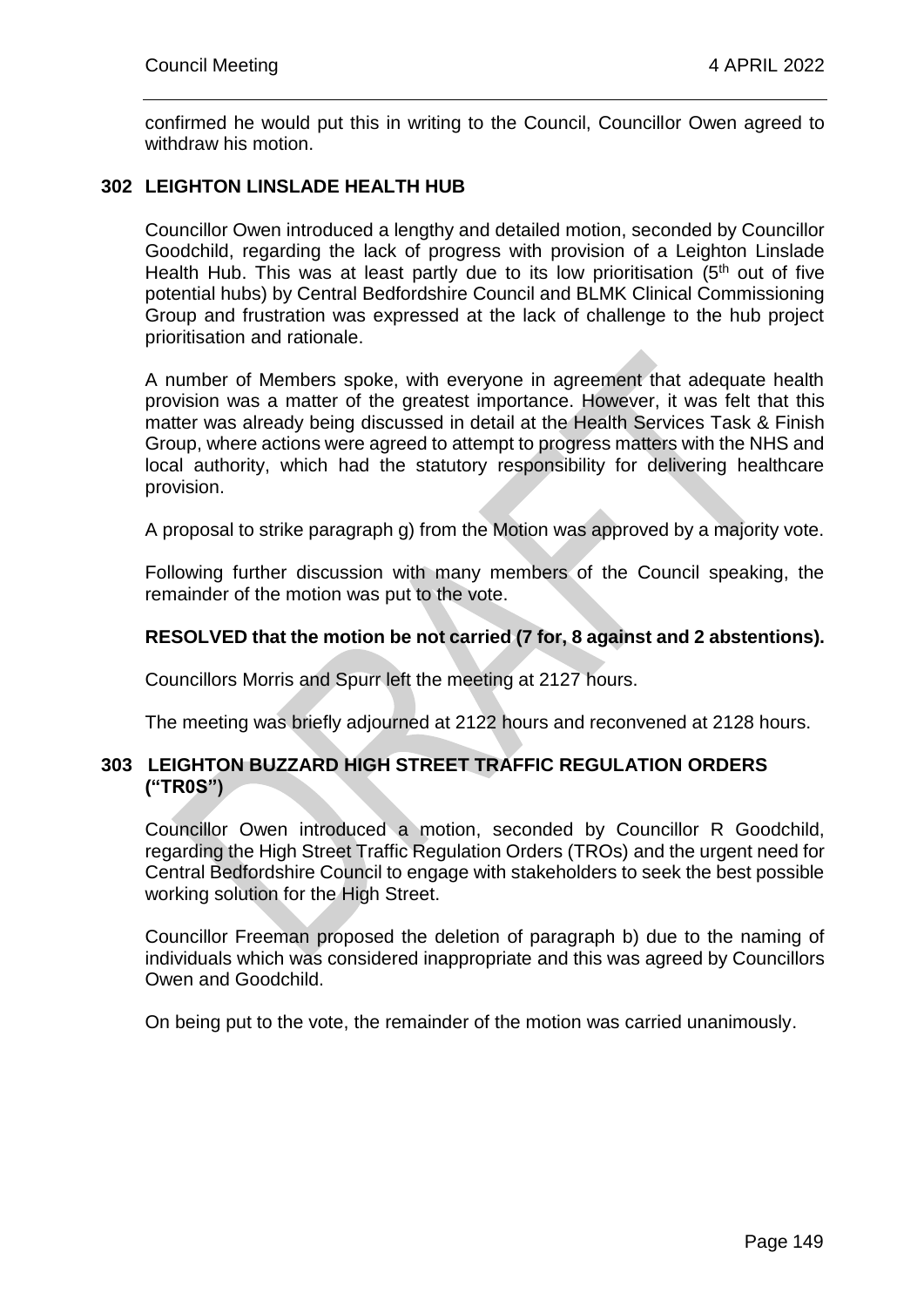**RESOLVED that this Council, noting:** 

**(a) The failure of Central Bedfordshire Council to use the 18 month period of the June 2020 ETRO to plan and introduce workable solutions for ETRO compliance both for the use of delivery vehicles in the High Street and the day to day enforcement of the ETRO.**

**(b) The stated promise of the CBC Portfolio Holder Cllr I Dalgarno at the 1 February 2022 CBC Traffic Management Meeting to seek an improved dialogue with the Town Council over those issues during the 18 months of the new ETRO.**

**(c) The passage of time since that meeting (1 February 2022 – 4 April 2022) without any apparent progress on that promise**

**urges Central Bedfordshire Council to commit to urgent engagement with the Town Council, involving also the stakeholder groups that were omitted in the previous ETRO process, to seek a better possible working solution within the time frame CBC has set itself, and urges all Leighton-Linslade CBC councillors to contribute to those discussions.**

#### **304 SCHOOLS RE-ORGANISATION**

Councillor Owen introduced a motion, seconded by Councillor Goodchild, regarding the Central Bedfordshire Schools for the Future Programme and possible conversion from a 3-tier to a 2-tier education system and the implications of this for local schools and parents. It was in the public interest for proposals to be known, especially in terms of how educational standards would be improved.

Councillor Dodwell advised that a plan was evolving and predicated on housing numbers, but that work done by Central Bedfordshire Council suggested there were enough school places for the next 3-4 years. Central Bedfordshire Council was working with individual schools on proposals. It was noted that a request had already been made in February 2022 for an update to be given at the Partnership Committee.

On being put to the vote, the Motion was carried (8 in favour, 5 against, 2 abstentions).

**RESOLVED that this Council, noting that over a considerable period Central Bedfordshire Council (CBC) has held private discussions with Leighton-Linslade schools' Head Teachers and Governing Bodies over a possible reorganisation, but that no public proposals have emerged, calls on CBC to share their plans and their educational rationale with parents and the public generally, accompanied by a proposed timeline for the process, and the effect on the town's current schools (i.e. which are to stay open which will be closed, the planned age-group for each school, the alterations required at each school and the estimated costs thereof, and the estimated capital receipts of disposal of current schools and sites), and state whether CBC plan to press local schools to become part of academy trusts, so that parents are able to plan sensibly for their children's' education.**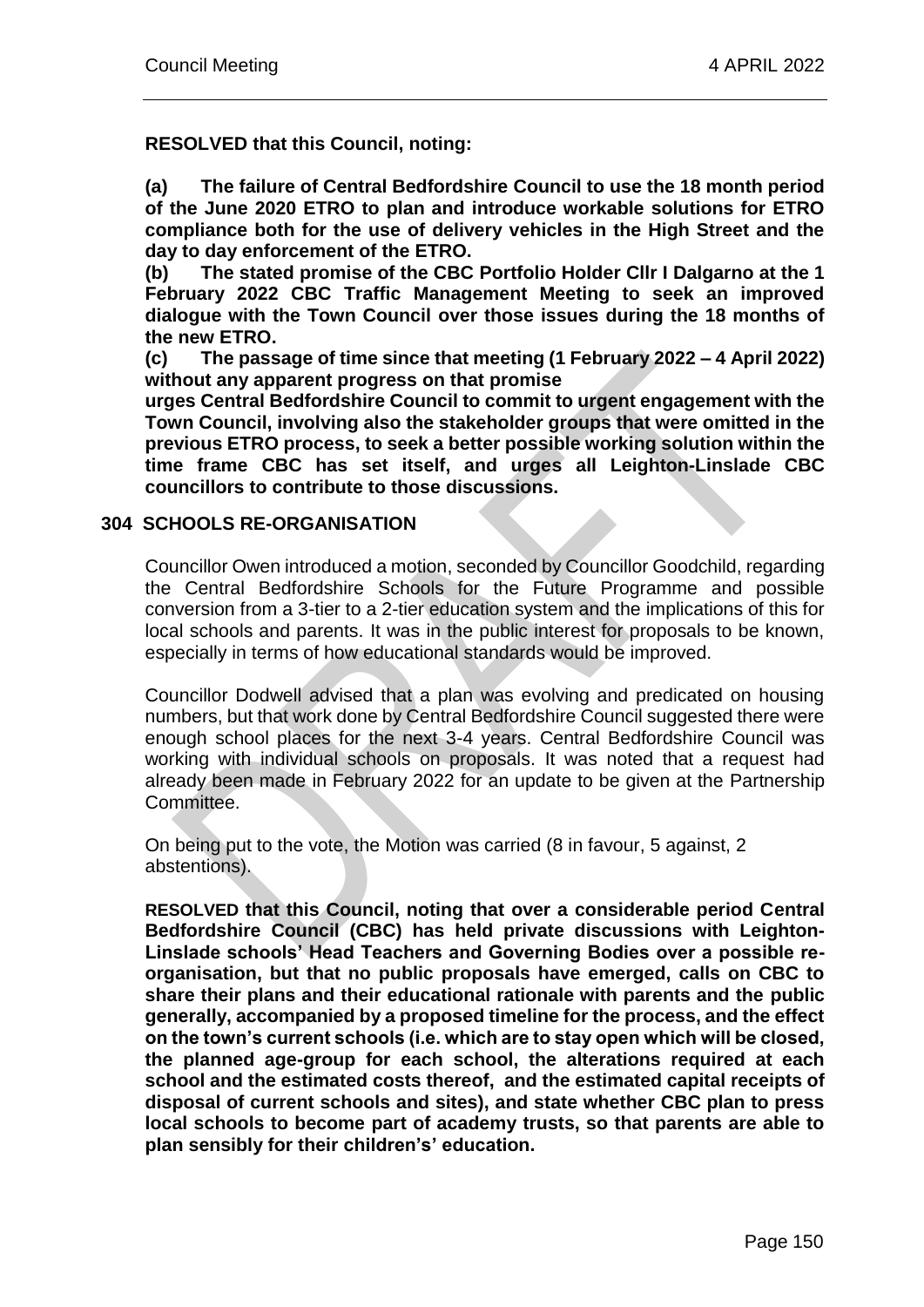# **305 BUS USERS CONSULTATION**

Councillor Owen introduced a motion, seconded by Councillor Goodchild, regarding investigation into how best consultation with local bus users and local bus companies might be organised. Members agreed with the motion and it was carried unanimously.

**RESOLVED that this Council notes the comments and complaints from bus users in the local media, recognises the desirability of a forum to air those comments and get answers, and requests the Town Clerk to provide the Planning & Transport Committee with suggestions as to how regular consultation about local bus services involving bus users and bus companies might be organised.**

# **306 LEIGHTON BUZZARD SOUTHERN BYPASS A505**

Councillor S Jones introduced a motion, seconded by Councillor A Dodwell, regarding the urgent safety review of the Leighton Buzzard Southern Bypass A505.

Members agreed this road had historical problems with accidents as well as recent flooding on the road. It was confirmed that discussions were on-going with Central Bedfordshire Officers, Highways England and the Fire Service to look at immediate solutions and a long-term solution.

**RESOLVED that this Council welcomes the current urgent safety review on the A505 Leighton Buzzard Southern Bypass currently being undertaken by CBC Highways following the recent flooding and series of accidents and requests that an update be given to the Council's Planning and Transport Committee following its initial findings. In the interim the Council requests that temporary signage, lighting and cones continue to be provided at the new Stanbridge Road roundabout until such time as permanent safety measures are completed.**

It was proposed and seconded that in order to continue the meeting past 2200 hours, Standing Order 3(x) be suspended for a maximum of 10 minutes.

# **RESOLVED to suspend Standing Order 3(x) for a maximum of 10 minutes.**

# **307 UKRAINE**

Councillor Hemmings introduced a motion, seconded by Councillor S Jones, regarding the need to look at a co-ordinated approach to support refugees from the current war in Ukraine. The original motion was amended, replacing the original wording regarding the setting up of a formal working party with "tasking a small number of councillors to look into". The intention was to check what was already in place, consider how the town council could support it and ensure people were being signposted to the right places.